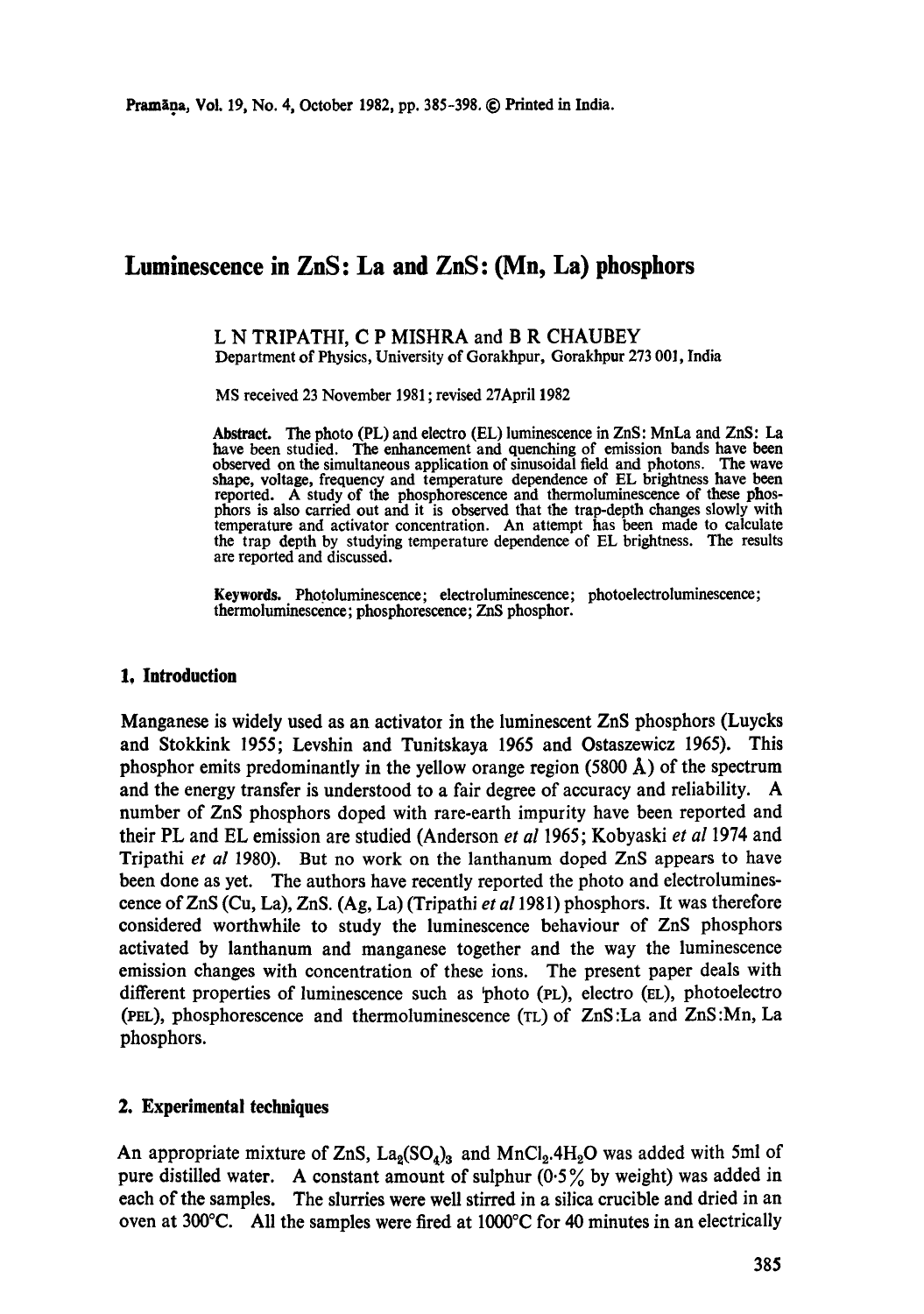heated tubulal furnace. The firing was done in carefully controlled inert atmosphere of continuously flowing argon gas. The phosphor powder paste in castor oil was sandwiched between two plates of EL cell. The phosphor was excited to luminescence either by alternating field or by UV radiation (3650  $\AA$ ) obtained from high pressure mercury lamp. An audio frequency generator connected to a wide band amplifier served as a voltage source to operate the cell. The light emitted from the phosphor was measured by an RCA IP21 photomultiplier tube operated on a regulated power supply. The time-averaged photocurrent was measured by a multiflex galvanometer.

A constant deviation spectrograph was used as an instrument for recording the emission spectrum with an accuracy of 10  $\AA$ . To determine the luminescence emission of these phosphors the light emitted from the cell was allowed to fall on the slit of the spectrograph and the whole spectrum was scanned by rotating the wavelength drum.

For the temperature dependence of EL brightness an apparatus was fabricated and set up in which the cell was continuously heated and the EL brightness recorded at different temperatures. The temperature was measured with a chromel-alumel thermocouple. A double beam oscilloscope was used to measure the brightness wave forms.

PEL emission was measured at wavelength positions 5200, 5700 and 5800  $\AA$  at which the peak emission from the phosphor occurred. The phosphors were excited by the field and photons for different periods and the intensity of the emitted light was recorded in each case.

The samples were excited for 5 min by  $3650 \text{ Å}$  radiation and the phosphorescence decay intensity was then recorded at different periods and temperatures. When the decay intensity became negligible the sample was heated at a linear rate to study TL. The thermal glow curves were obtained at two constant warming rates 0.833 and 0.548°K/see for each of the samples.

## **3. Results and discussion**

### *3.1 Spectral analysis of PL and EL emission*

In  $ZnS:Mn$  the emission around 5800 Å was found by photon and field excitations (figure 1). The peak emission at 5800  $\AA$  remains practically unmodified by varying the frequency although the increase in frequency adds to the light output in accorddance with the usual laws of  $EL$  emission. The  $Mn^{2+}$  ion forms localized level and its ground level  ${}^{6}S_{1/2}$  is situated in the valence band. The upper levels  ${}^{4}F$ ,  ${}^{4}D$ ,  ${}^{4}P$  and 4G (Klick and Schulnam 1952 and Curie 1963a) all lie in the forbidden energy gap. These states are split in the crystal field and are lowered in energy with respect to ground state. The electrons accelerated by the applied field make inelastic collision with  $Mn^{2+}$  ions causing their excitation without ionization and subsequent emission of yellow light resulting from  ${}^4G \rightarrow {}^6S$  transitions within the Mn<sup>2+</sup> d – d shell.

The ultraviolet excitation by 3650 Å radiation of  $ZnS$ :La shows peak emission around 5100 Å (for 0.01% La by weight). This gradually shifts towards higher wave length side with increase in lanthanum concentration (figure 2) showing that the trivalent lanthanum is mostly in the interstitial positions in ZnS lattice (Leverenze 1948). The EL emission in ZnS:La having  $0.01\%$  La<sup>3+</sup> shows maximum emission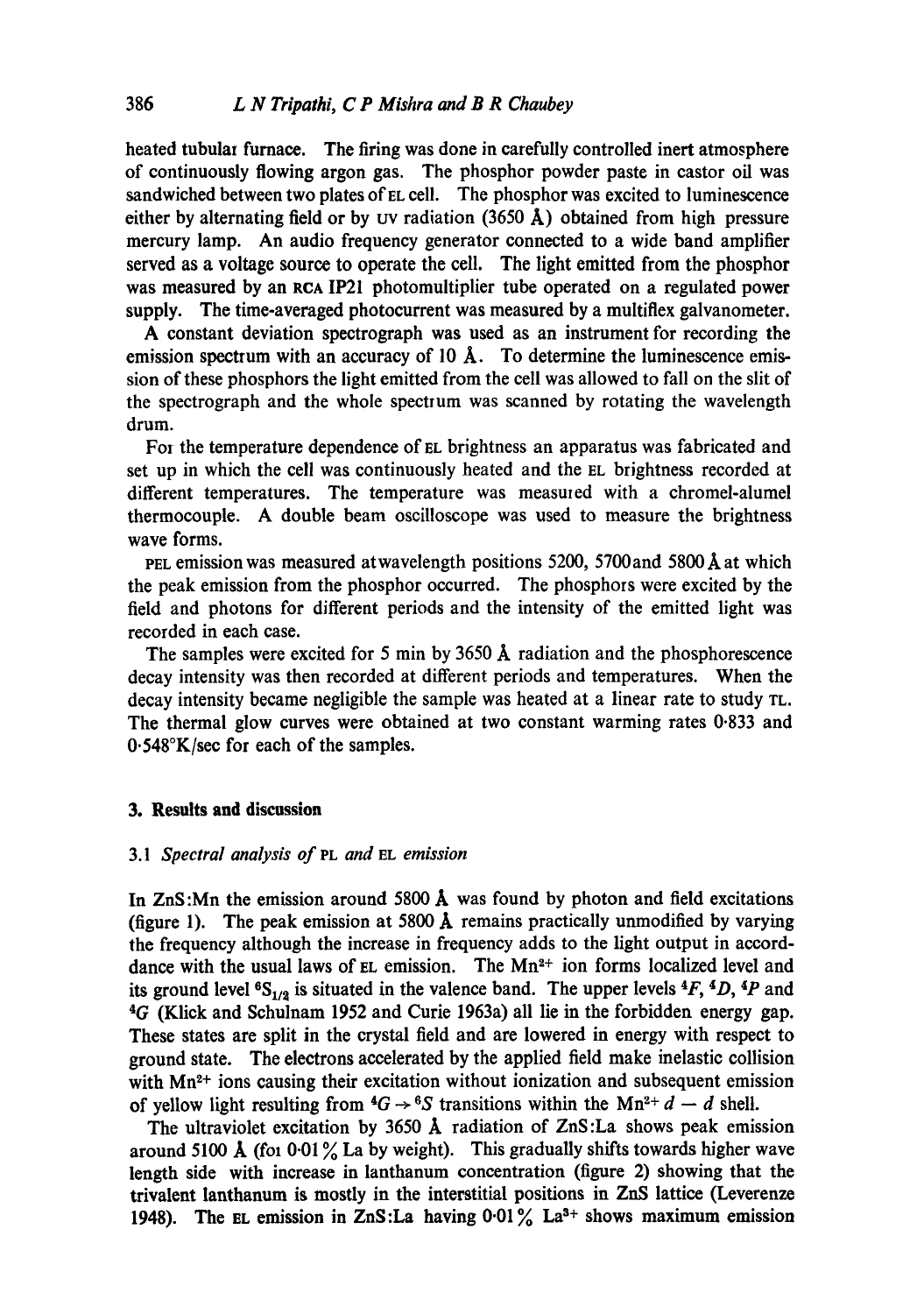

Figure 1. Spectral distribution of ZnS:Mn phosphor photoluminescence (PL) and electroluminescence at 50, 500, 1K, 2K and 5 kHz at 750 volts (rms).



**Figure 2.** Photoluminescence spectra of ZnS:La phosphors for 0.01, 0.05 and 0.1% concentrations of La<sup>+3</sup> ions.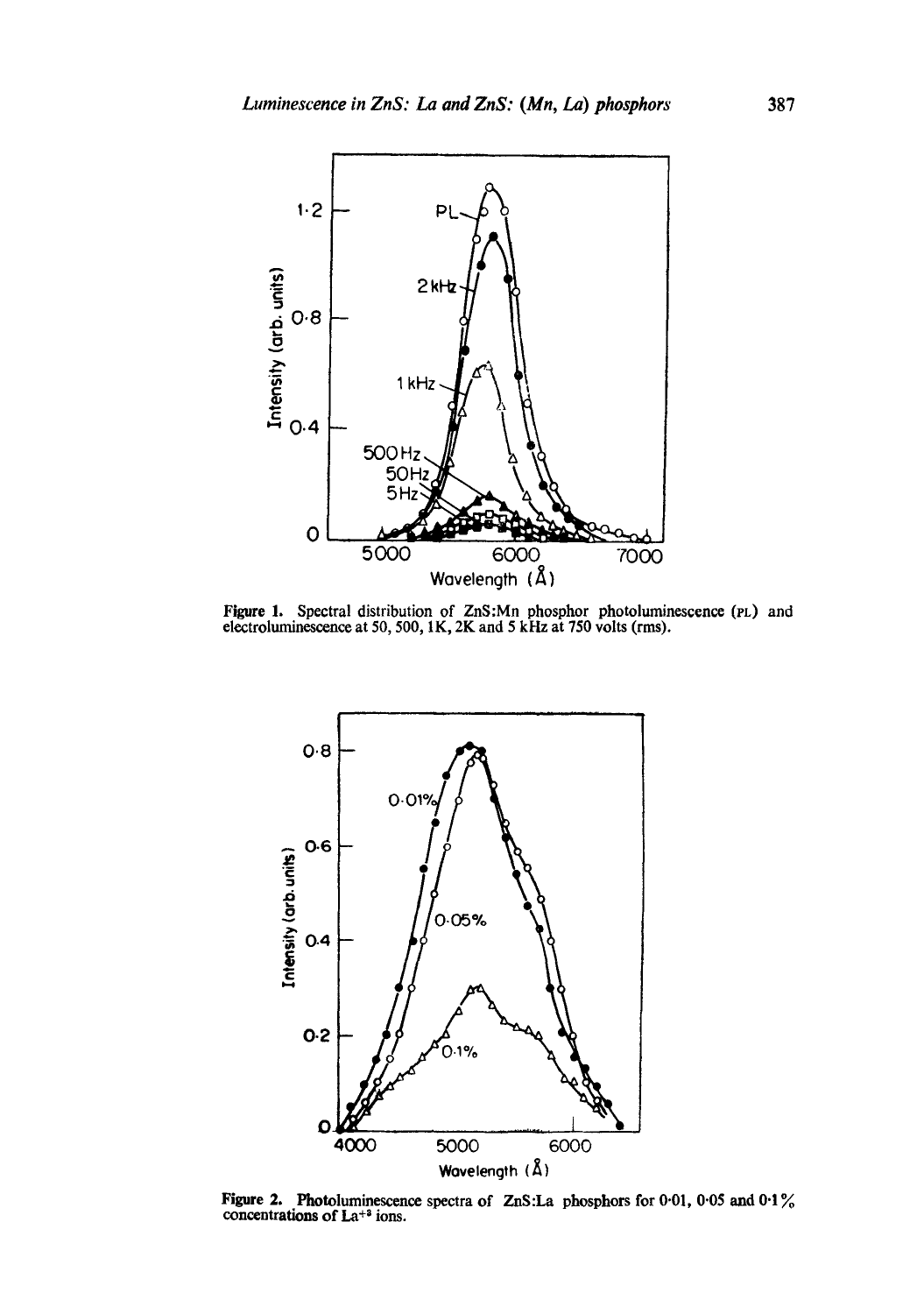around 5200 Å with a shoulder band around 5700 Å while for 0.05% La<sup>3+</sup> concentration the maximum appears around 5700  $\AA$  with a shoulder band around 5200  $\AA$ and for  $0.1\%$  lanthanum, the 5200 Å band is further quenched and a sharp emission peak dominates around 5700 Å (figure 3). It was observed that for 0.01% La in Zns:La, the green emission due to DA pairs between  $La^{+3}$  and  $Zn^{++}$  is shifted towards shorter wavelength side with increase in the frequency of the applied field (not shown in figure 3). The 5700  $\AA$  band like the 5800  $\AA$  band in ZnS:Mn does not change with frequency. The stability of this emission peak with frequency and the sharp emission at higher concentration of La imply that the yellow band around 5700 Å is associated with radiative transition  $E_g \rightarrow T_{2g}$  between the localized electronic states of lanthanum ions.

The lanthanum atom occupies the  $Zn^{++}$  ion site in the  $ZnS$  lattice and gives off its two outermost valence electrons  $(6S<sup>2</sup>)$  to the neighbouring sulphur atoms to form a stable bond. In the process it becomes  $La^{2+}$ . There is still one 5d' electron on its outer shell which it can donate to the lattice. This outer d electron is subjected to the intense octahedral electric field of the neighbouring ions. The degeneracy of the  $d$ orbital is thus removed and the splitting of the energy level (original  $D$  state) into triply degenerate  $T_{2g}$  and doubly degenerate  $E_g$  states takes place. The transition  $E_g \rightarrow T_{2g}$  is allowed.

In ZnS :(Mn, La) phosphors the PL emission was found around 5800 A for higher concentrations of Mn<sup>2+</sup> ions (2%, 1%) 0.5% by weight and green emission around



**Figure 3.** Electroluminescence spectra of ZnS:La phosphors at field frequency 2 kHz at 750 volts (rms). (O)  $0.01\%$  ( $\bullet$ )  $0.05\%$  and ( $\bullet$ )  $0.1\%$  concentration of La.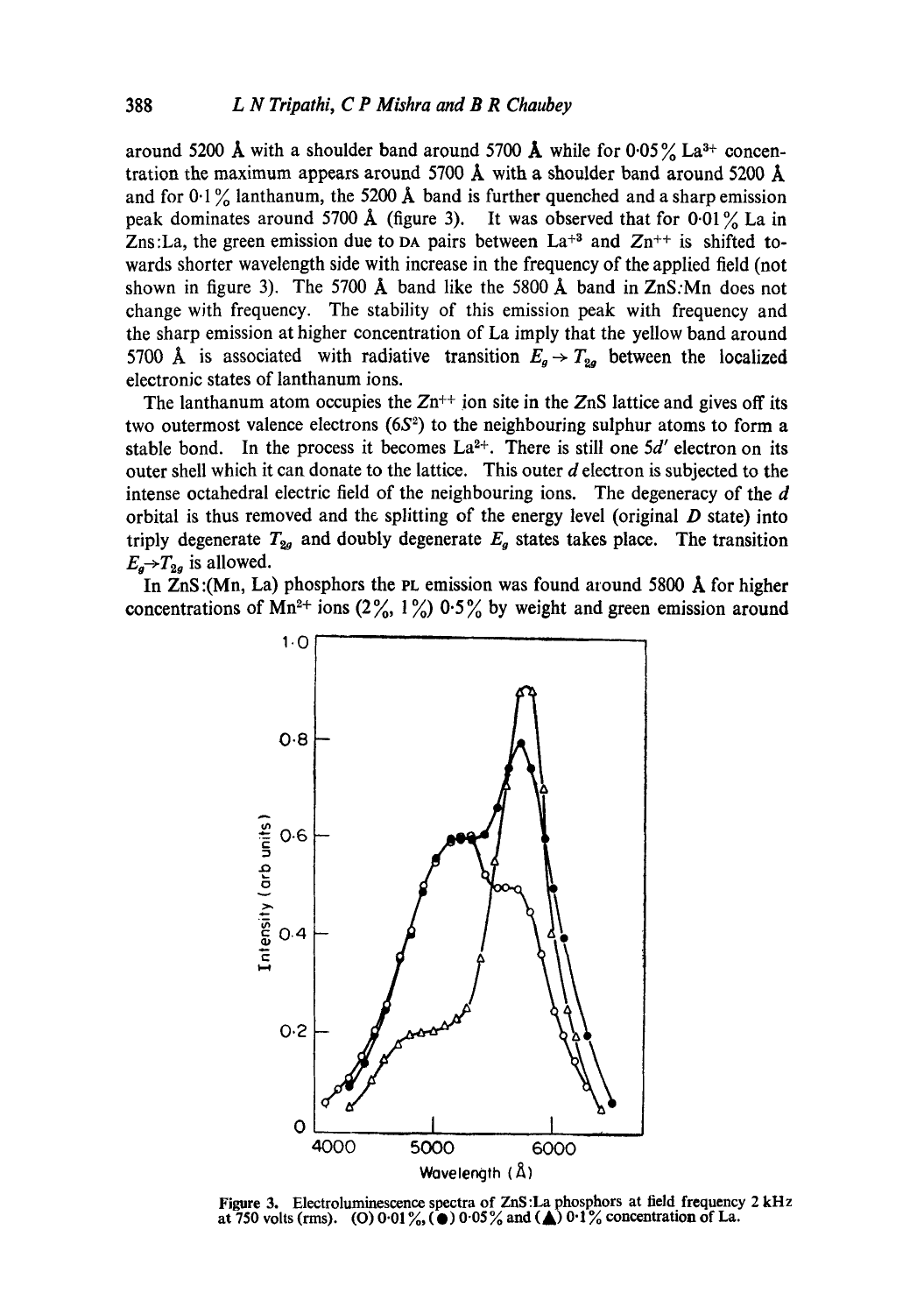5200 Å for lower concentration of Mn<sup>2+</sup> ions (0.01%). For 0.05% and 0.1% concentrations of manganese and lanthanum, peak emission occurs at 5200  $\AA$  with a shoulder band around 5800 Å. The green band at 5200 Å loses its brightness on increasing the concentration of Mn<sup>++</sup>, and at higher concentrations of Mn<sup>2+</sup> ion (above  $0.5\%$ ) only the orange band at 5800  $\AA$  is present and the green band is suppressed (figure 4).

The EL spectral emissions of ZnS: (Mn, La) are shown in figure 5 for higher  $(2\%)$ and lower (0.01%) concentrations of Mn<sup>2+</sup> ion. The peak emission occurs around 5800 Å for higher and 5200 Å for lower concentration of  $Mn^{2+}$  ion. It is further observed that a shift in the peak position of emission bands towards shorter wavelengh side for higher concentrations of Mn<sup>2+</sup> and towards longer wavelength side for lower concentrations of  $Mn^{2+}$  takes place with increase of field frequency. This shifting of emission band with frequency and concentration of the impurity ion shows some sort of energy transfer between manganese and lanthanum centres. The mechanisms of this transfer is still not fully understood.

The green emission may be explained on the basis of associated donor acceptor model (Prener and Williams 1956) of luminescence. It appears due to radiative *D-A* electron transition between La<sup>3+</sup> (donor) and  $V_{2n}$ <sup>++</sup> (acceptor) in the host lattice. The yellow orange emission in these phosphors is attributed to radiative transitions among the localized d levels of  $Mn^{2+}$  and  $La^{2+}$  ions.

## 3.2 *Voltage and frequency dependence of EL brightness*

It was observed experimentally that the brightness varies with voltage and frequency of the exciting field (figures 6 and 7). The dependence of  $EL$  brightness (B) on volta-



Figure 4. Photoluminescence spectral distribution of ZnS: (Mn, La) phosphors for different concentrations of Mn and La.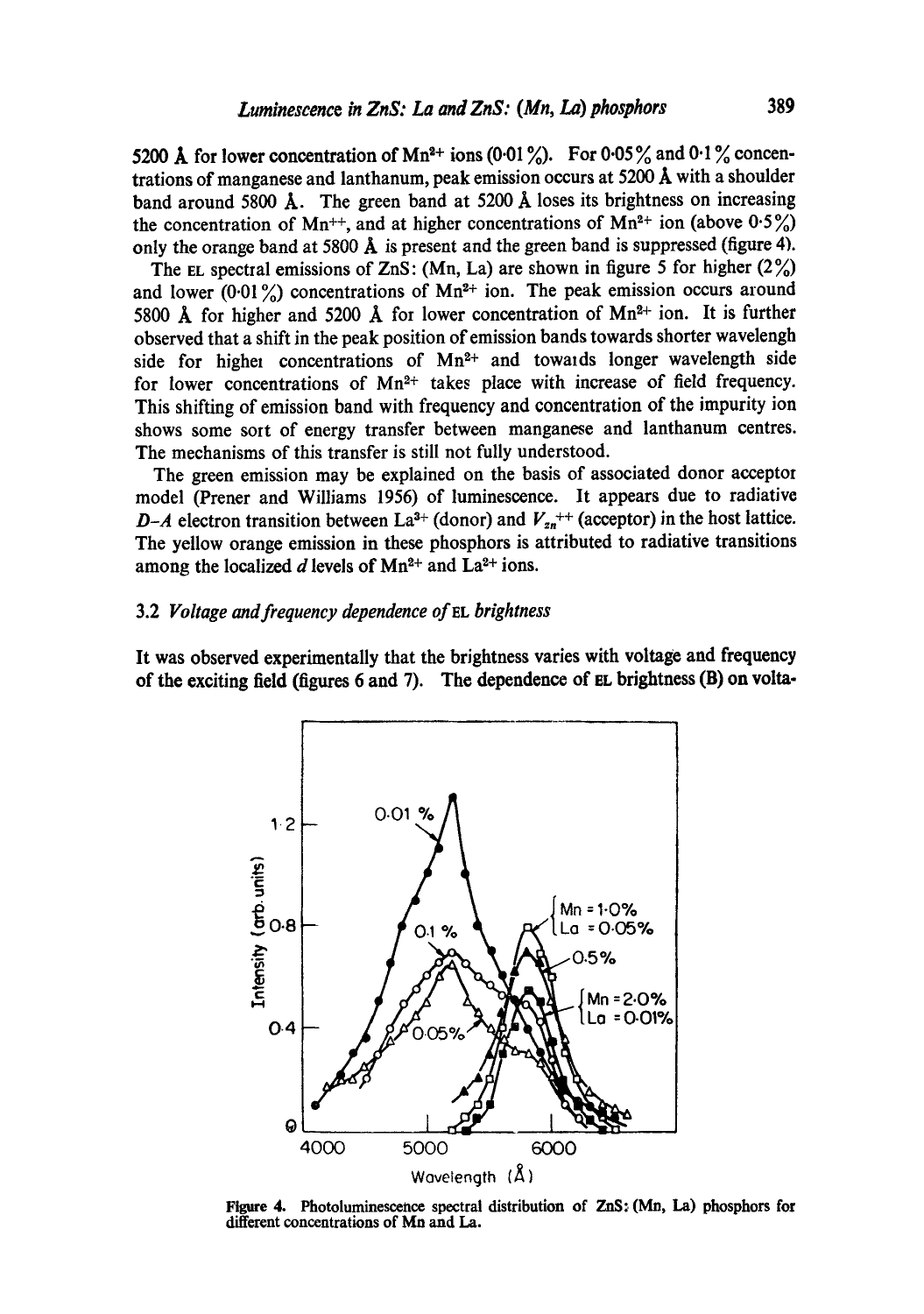

Figure 5. Electrolumincscence spectral distribution of ZnS:(Mn, La) phosphors at field frequency 2kHz at 750 volts (rms). ( $\circ$ ) Mn (2%), La ( $0.01\%$ ), ( $\bullet$ ) Mn (0·01 %), La (0·01 %).



Figure 6. Voltage dependence of EL brightness in ZnS:Mn  $(1\%)$ , ZnS:La  $(0.01\%)$ and  $ZnS:(Mn, La) (0.01\% Mn = La)$  at 400 volts (rms.)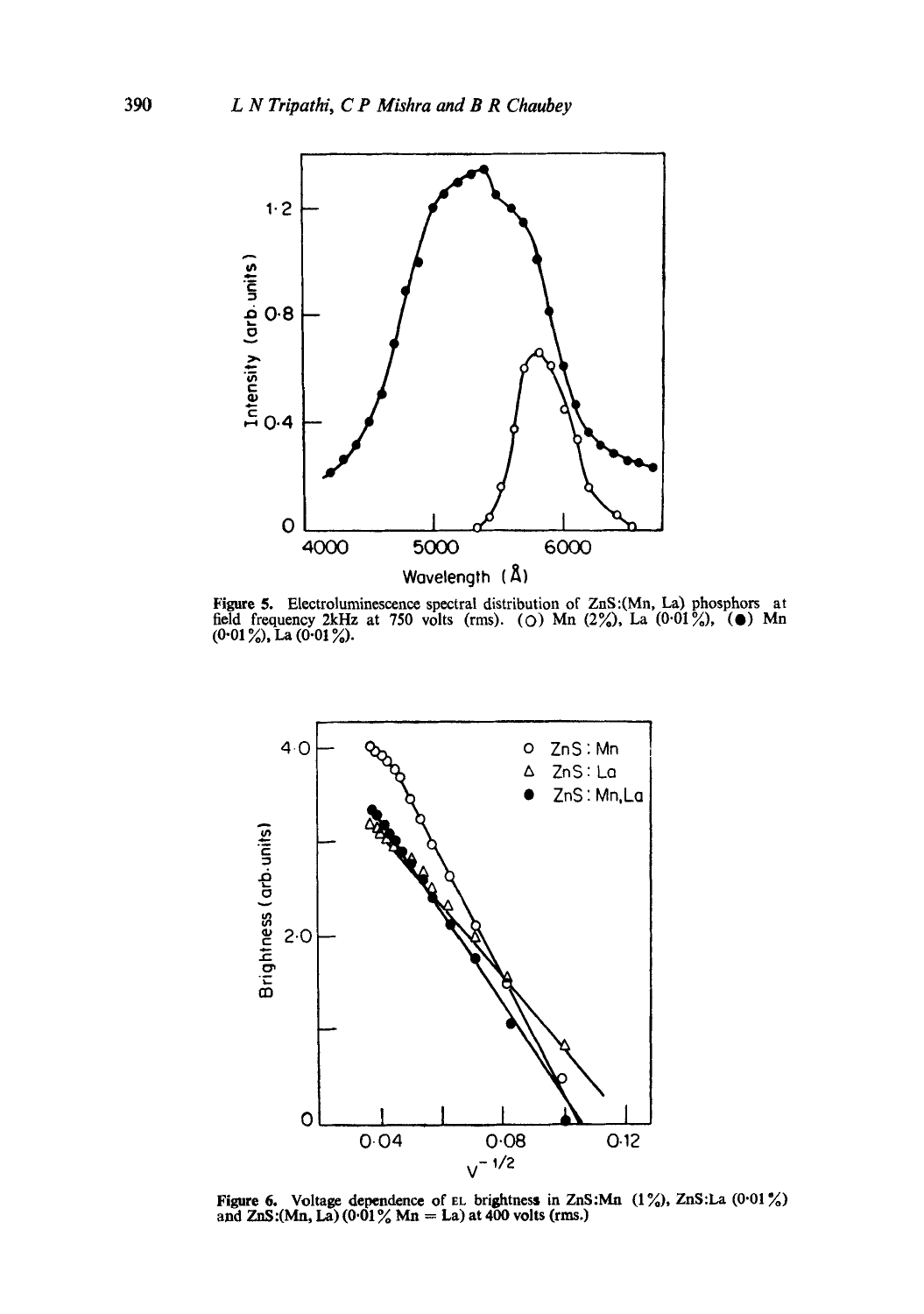

Figure 7. Frequency dependence of EL brightness in ZnS:Mn  $(1\%)$ , ZnS:La  $(0.01\%)$ and ZnS:(Mn, La),  $(0.01\% \text{ Mn} = \text{La})$  at 400 volts (rms).

age (V) can be described by the relation (Taylor and Alfrey 1964; Zalm *et al* 1954) (shown in figure 6)

$$
B=B_0\exp\left(-b/V^{1/2}\right)
$$

where  $B_0$  and b are constants. This shows that the excitation of EL emission is due to acceleration collision at the Schottky barrier layers in metal semiconductor contact.

The frequency dependence of EL brightness at constant voltages is shown in figure 7. The brightness increases linearly with frequency in range 200 Hz to 4 kHz. At lower frequencies between 50 and 200 Hz, the brightness decreases slowly with frequency. The brightness abruptly decreases in the frequency range 4 to 5 kHz and above 5 kHz the brightness shows increasing trend with frequency.

The decrease in EL brightness in the frequency range (4 to'5 kHz) may be due to trapping of some of the electrons in the empty donor levels and/or traps in the such frequency range of the applied field. The trapped electrons are subsequently released by the field at still higher frequencies. Thus the brightness increases beyond 5 kHz. The slow decrease in brightness within the frequency range 50 to 200 Hz may be understood by assuming that the EL light initially acts as a exciting source which fills the traps. The number of conduction electrons therefore is reduced from the original value. These traps are emptied by the sinusoidal field and thus the number of carriers increases for the acceleration and subsequent collision with the lattice. The linear increase in the brightness with frequency is in good agreement with the studies on other ZnS phosphors (Ivey 1963; Piper and Williams 1955).

## 3.3 *Brightness wave form*

Figure 8 shows the wave shape of light emission from ZnS:Mn, ZnS:La and ZnS:(Mn, La) phosphors. Two peaks are observed in each cycle of the applied voltage. The light emission in main peak is higher than that in the secondary peak. The wave shape in ZnS :(Mn, La) shows the variation of secondary emission peak maxima with frequency. The secondary peak maximum decreases with increasing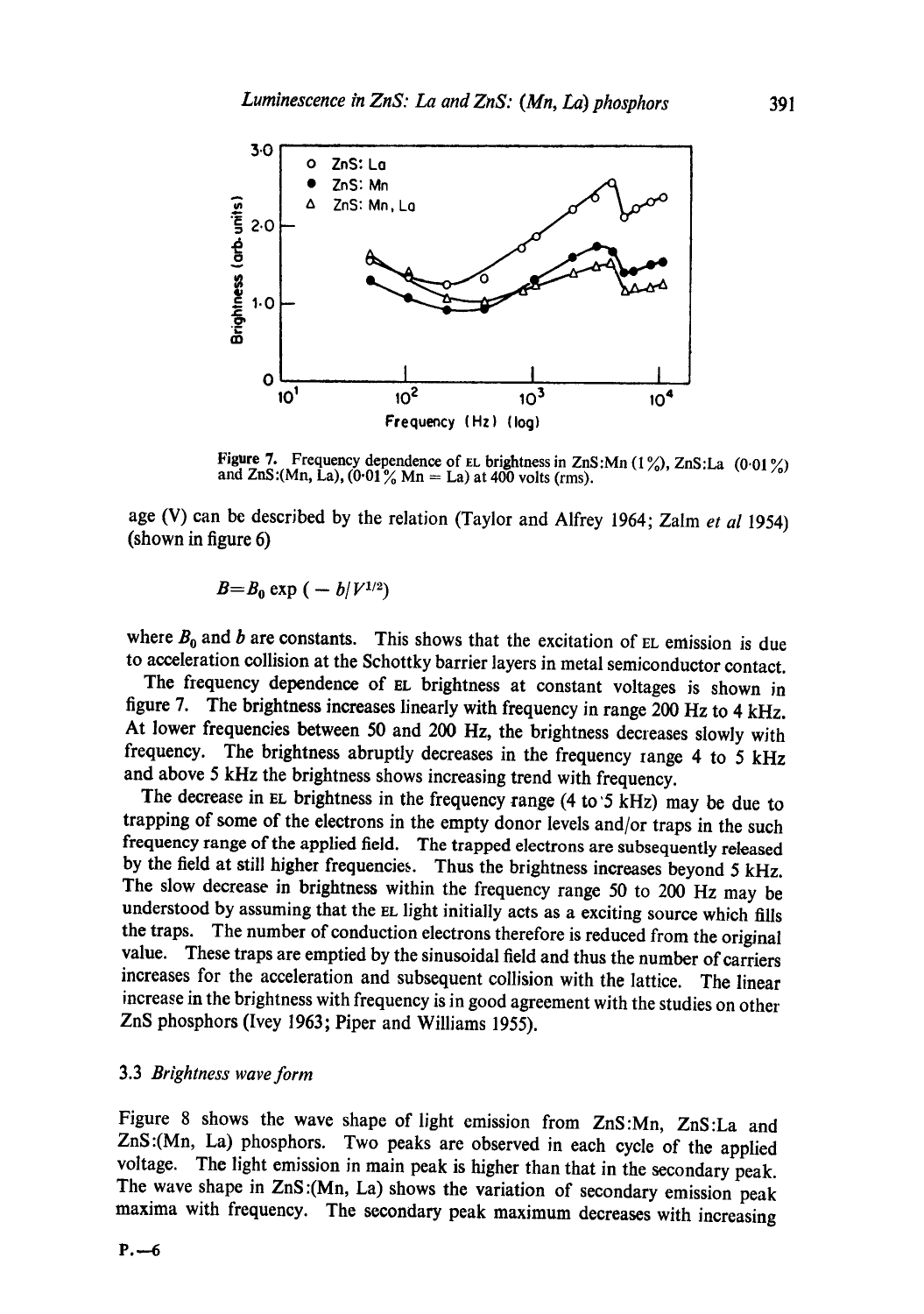

Figure 8. Brightness wave form: (a) ZnS:La  $(0.01\%)$ ; (b) ZnS:Mn, La  $(0.01\%)$ Mn and La).

frequency. This shows that the secondary peak maximum is related to the recombination of trapped electrons (Zalm *et al* 1954; Curie 1963).

The change of phase angle with the frequency and voltage of the applied field is in dose agreement with the previous work on ZnS phosphors (Destriau 1955).

## 3.4 *Temperature dependence of EL*

The temperature dependence of EL brightness was studied in ZnS :Mn, ZnS :La and ZnS:(Mn, La) phosphors. Figure 9 presents the EL brightness of ZnS:Mn and ZnS:La phosphors at fixed voltage and frequency. The brightness decreases with increasing temperature in ZnS :Mn while as in ZnS :La it first diminishes slowly and after 460°K rises and attains a peak around 500°K. Beyond 500°K the brightness decreases again showing the presence of a group of traps in ZnS :La at the temperature range where the brightness peak occurs (figure 9).

The EL brightness in ZnS:(Mn, La) phosphor as a function of temperature at different frequencies and constant voltage within the temperature range studied are shown in figure 10. As the frequency is increased, the peaks of the brightness temperature curves shift towards higher temperature side. This result is in close agreement with that reported by Halstead and Koller (1954). The shifting of peaks has been explained by the trapping action of electrons (Thornton 1956). As the temperature of the phosphor is increased it is observed that generally two peak maxima develop in ZnS :(Mn, La) in the brightness versus temperature curves (figure 10). In ZnS:La  $(0.01\%)$  and ZnS:Mn  $(1\%)$  only one peak is found to develop above room temperature. As seen in figure 9, one can infer that the other peak may also develop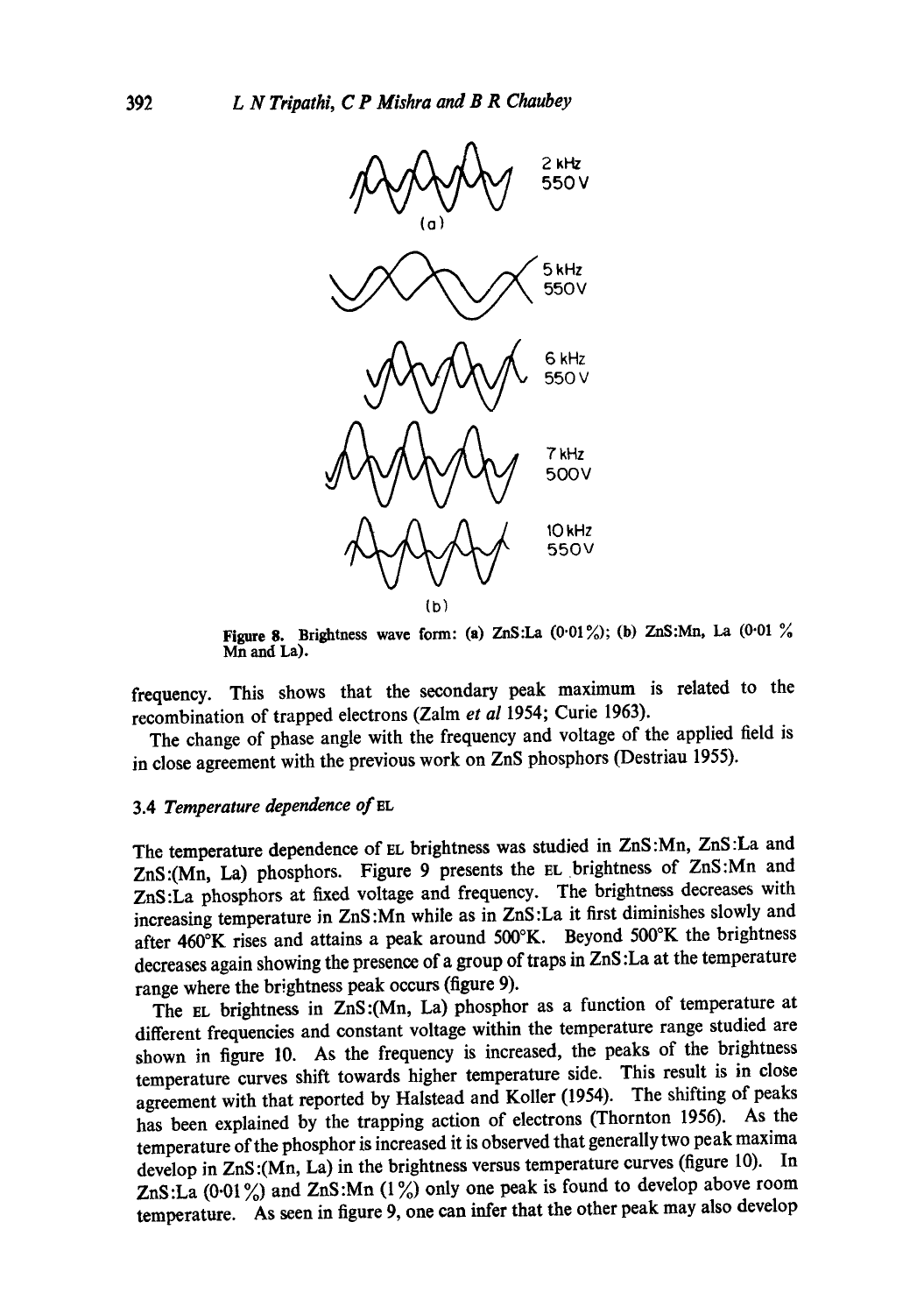

Figure 9. Temperature dependence of EL brightness in ZnS:Mn (1%) and ZnS:La (0.01%) phosphors.



Figure 10. Temperature dependence of EL brightness in ZnS:Mn, La  $(0.01\%)$  phosphors at field frequencies 500, 1K, 2K and 3 kHz at 300 volts (rms).

below the room temperature. The appearance of peaks may be attributed to the fact that at a certain temperature the life-time of electron in traps is less than one half period of a cycle of the applied voltage so that the traps do not act as storage centres. The brightness decreases beyond this temperature due to thermal quenching. In this way one peak maximum arises. Similiary the other group of deeper traps in phosphor provides the second peak maxima. The temperature at which the peak maxima occurs at a particular frequency can be related by (Chukova 1972).

$$
f = S \exp(-E/kT)
$$

where  $f$ =the frequency of applied field,  $S=$ attempt to escape frequency of electrons, E=trap-depth,  $k=$ Boltzmann constant and T=temperature of the peak maxima in °K.

Figure 11 depicts the  $\log f$  vs  $1/kT$  plot in a straight line. The slope of the line gives the value of the trap-depth and the intercept on the ordinate axis gives the value of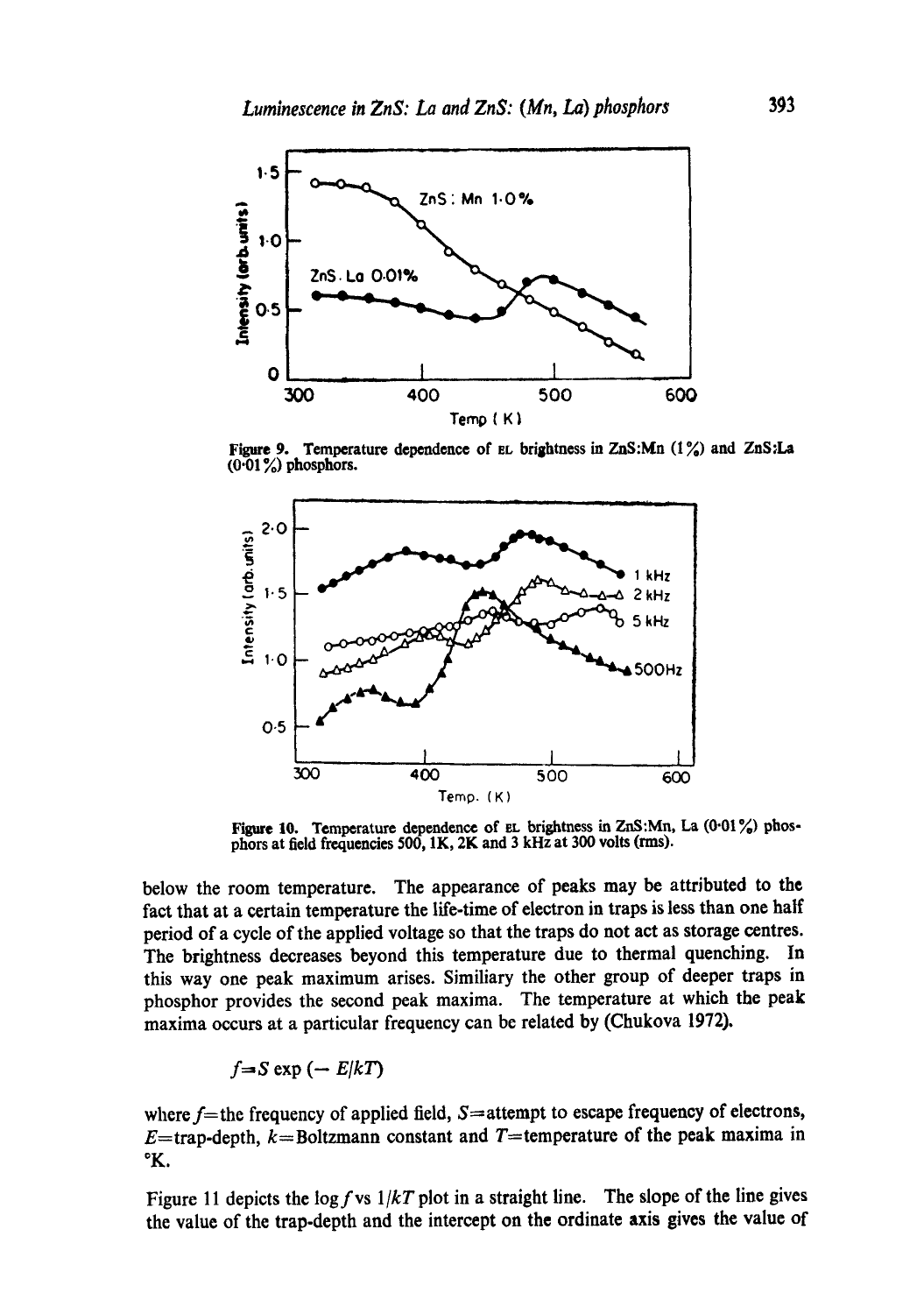

Figure 11. Loga<sub>10</sub> f versus  $1/kT$  plot for  $ZnS:(Mn, La)$  phosphors corresponding to first (1) and second (2) group of traps.

 $log_{10} S$ . The E and S values corresponding to two groups of traps thus obtained are found to be 0.30, 0.46 eV and 2.99  $\times$  10<sup>10</sup>, 2.11  $\times$  10<sup>9</sup>/sec respectively.

#### 3.5 *Photoelectroluminescence*

The comparison of PL, EL and PEL emission intensities provides information about the enhancement and quenching of a particular emission band. The quenching and enhancement ratio is determined as follows:

$$
I_{PEL} > I_{PL} + I_{EL}
$$
 enhancement  

$$
I_{PEL} < I_{PL} + I_{EL}
$$
 quenching

The enhancement of orange emission band (5800 Å) in ZnS: Mn was found to agree with that of Vlasenko (1965) and Cusano (1957). In ZnS:La phosphors the quenching of both the bands (5200 and 5700 Å) is found to occur for 0.01  $\%$  and 0.05  $\%$ concentrations of La<sup>3+</sup> ion, while for  $0.1\%$  La<sup>3+</sup> ion concentration the green band is quenched and the yellow band (5700  $\AA$ ) is enhanced. In ZnS:(Mn, La) phosphors the orange emission band at 5800  $\AA$  is enhanced for manganese concentrations  $(2\%, 1\%, 0.5\%$  and  $0.1\%)$  while quenching occurs for both bands (5200 and 5800 Å) for  $0.05\%$  and  $0.01\%$  manganese concentrations.

The band gap in ZnS is  $3.64$  eV. The UV photons of energy  $3.40$  eV are sufficient to excite or ionize the filled traps. The liberated electrons are fed to the conduction band where they are accelerated by the applied electric field and subsequently ionize the luminescence center after collision resulting in luminescence and hence the enhancement. Similarly quenching can be explained by further trapping of the electrons in the deep trap centres which are not easily detrapped by the applied field.

### *3.6Phosphorescence*

The phosphorescence decay of all these phosphor was studied at different temperatures. Figure 12 shows the decay curves of ZnS:(Mn, La) phosphor at different temperatures. The log of phosphorescence intensity versus log of time curves obey the relation

$$
I_t = I_0 t^{-b}
$$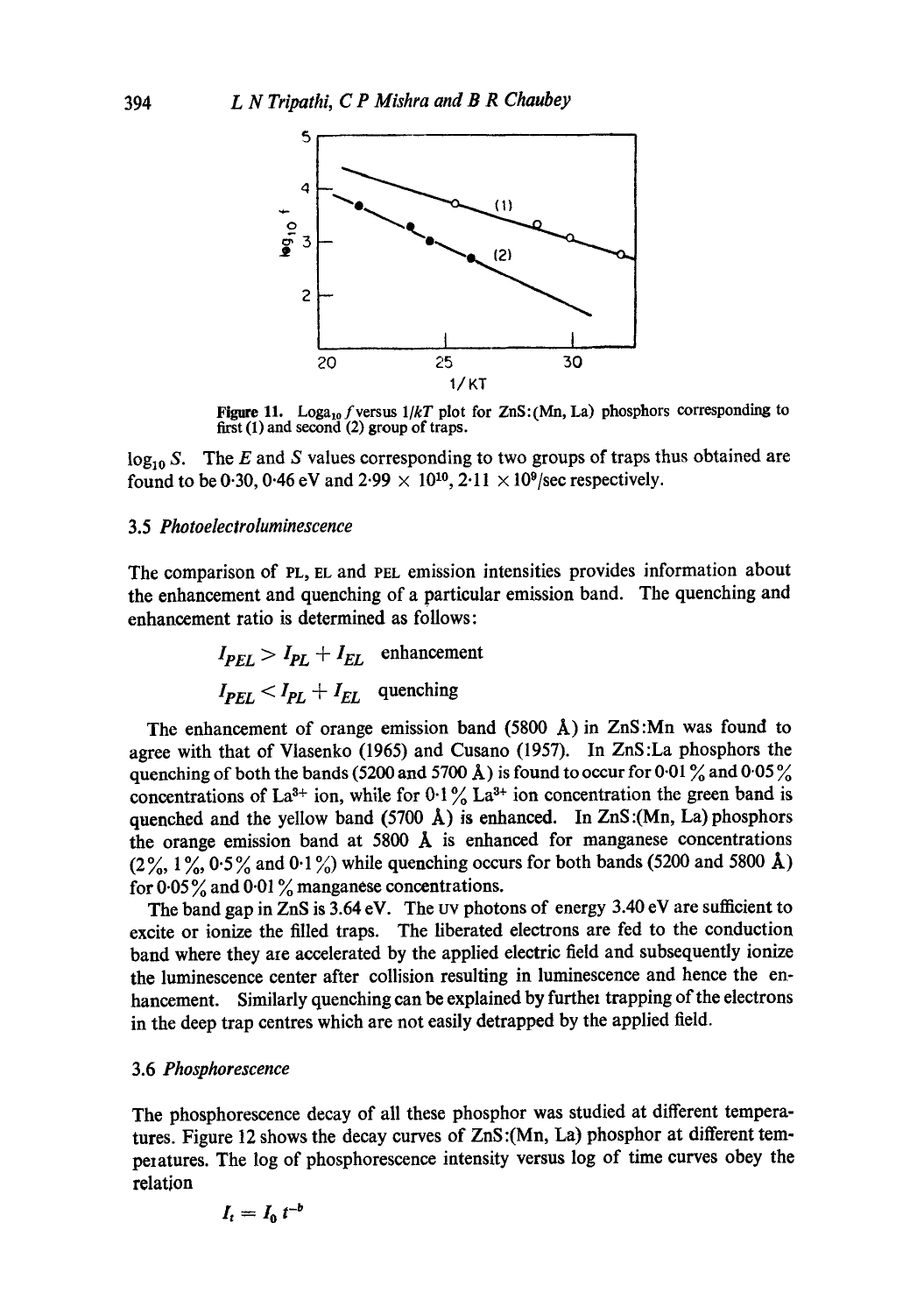

Figure 12. Phosphorescence decay curves of ZnS:(Mn, La) phosphors at **different**  temperatures for  $0.05\%$  Mn and La.

where  $I_t$ =decay intensity at time t,  $I_0$ =constant intensity at time  $t=0$  and  $b=$ decay constant. The slope of the line gives the value of decay constant  $b$ . The decay curves are described as the superposition of different exponential curves obeying the monomolecular decay kinetics. The "peeling off' of the decay curves was done into three exponentials corresponding to slow, fast and normal decay rates. The trap-depth values and the life-time of electrons in the trap  $(\tau)$  for these three exponential decays were determined.

It is found that trap depth increases slowly with the temperature of the samples. The life-time of electron in traps varies irregularly with temperature suggesting the possibility of retrapping in these phosphors. This explains the increase in the trapdepth with temperature. The change in the band gap with the temperature is also one of the reasons.

## 3.7 *Thermoluminescence*

3.7a *Trapping parameters.* The trap-depth values and the attempt to escape frequency are evaluated by peak shifting method (Booth 1954) shown in figure 13 and given in table 1. It is seen that the.trap-depth changes with activator and coactivator concentrations and the attempt to escape frequency of trapped elections varies according to these depths. It is also observed that the trap-depth is constant at higher concentrations  $(2\%, 1\%$  and  $0.5\%)$  and varies slowly at the lower concentrations  $(0.01\%$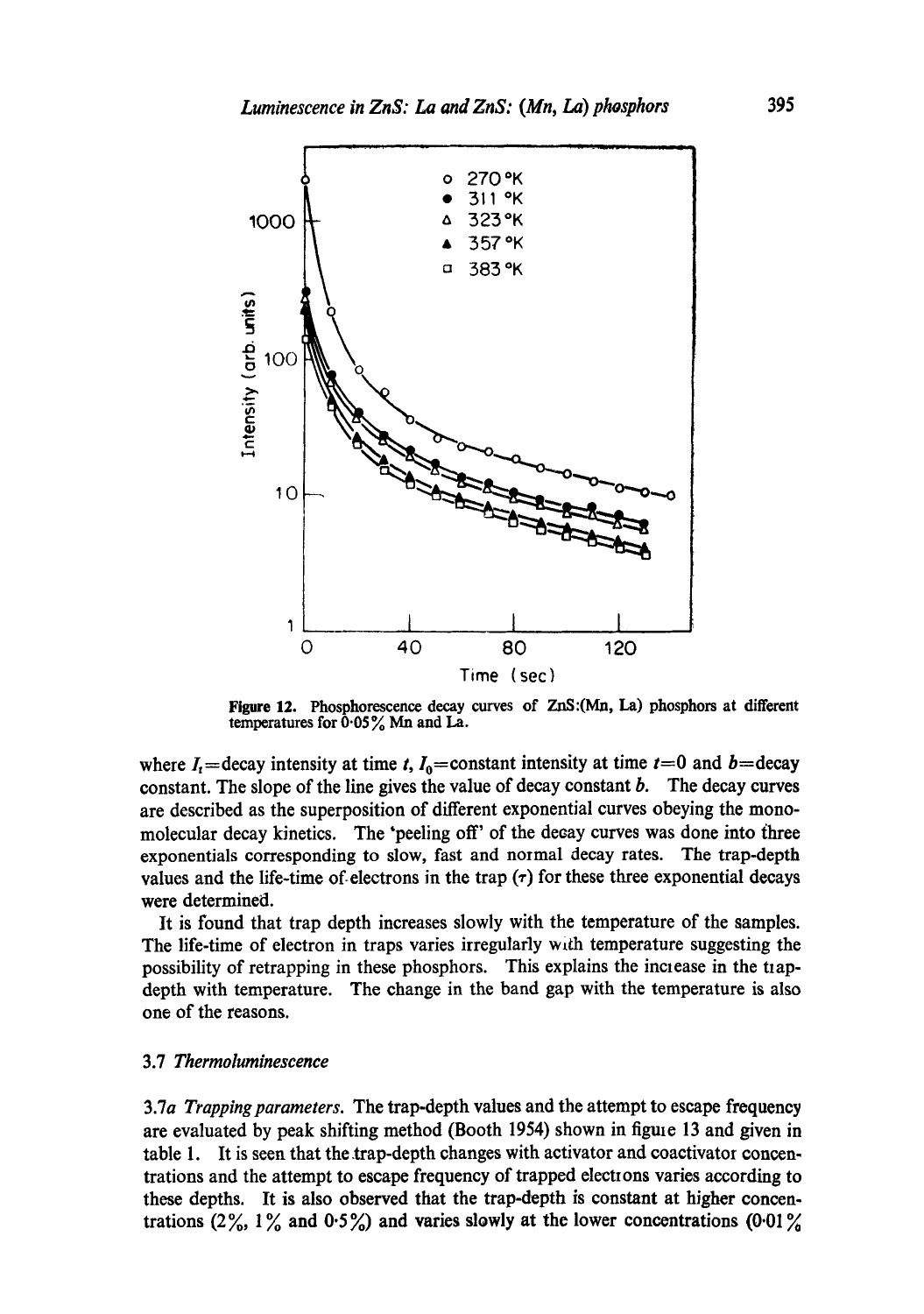

Figure 13. Thermal glow curves of ZnS: (Mn, La) phosphors for 0.05% Mn and La concentrations at two heating rates.



Figure 14. Thermal glow curves for ZnS:La,  $0.05\%$  (1); ZnS:Mn  $1\%$  (2); ZnS:  $(Mn, La), 0.05\%$  (3); and pure ZnS (4).

0.05% and 0.1%) of Mn. The life-time of electron in the trap increases with the concentration of Mn and is found to be constant above  $0.5\%$  Mn concentration (table I).

The capture cross-section ( $\sigma$ ) of electron trap is also calculated using Mott and Gurney,(1940) relation which is of the order of  $10^{-18}$  cm<sup>2</sup>. The  $\sigma$  values for different samples are given in table 1 and is seen to increase with trap-depth.

The values of trap-depth  $(E)$  and the attempt to escape frequency  $(S)$  in  $ZnS:Mn, La$  $(0.01\%)$  obtained from different methods are in reasonably good agreement.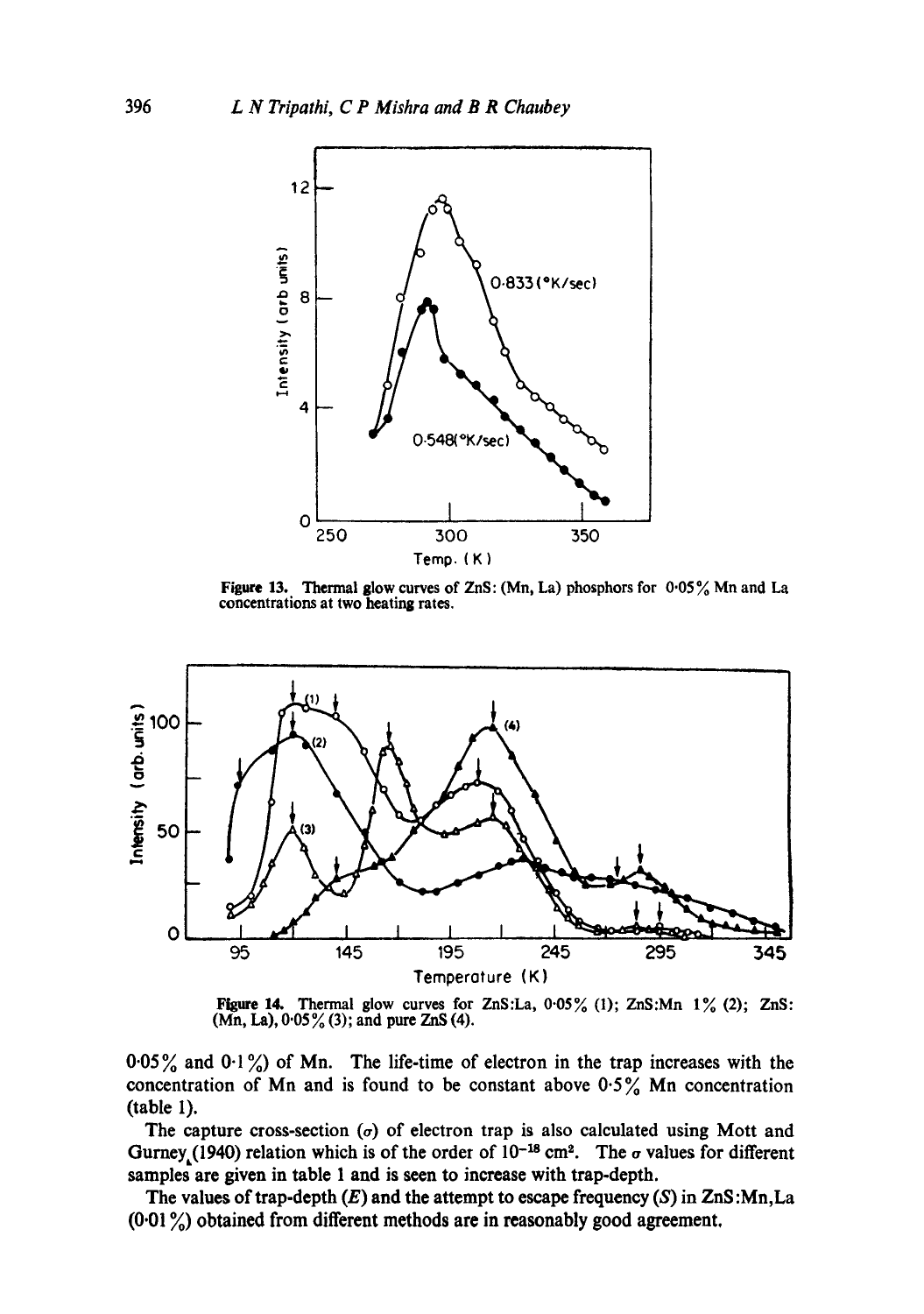| $\%$ of Mn <sup>2+</sup><br>and $La3+$ | $T(^{\circ}K)$<br>at heating rate    |                  | E        | S<br>$sec^{-1}$ | σ                                    |
|----------------------------------------|--------------------------------------|------------------|----------|-----------------|--------------------------------------|
|                                        | 0.584<br>$\mathrm{K}/\mathrm{sec}$ . | 0.833<br>°K/sec. | (eV)     | $(\times 10^9)$ | $\text{cm}^2$<br>$(\times 10^{-18})$ |
| $Mn = La$<br>$0.01\%$                  | 294                                  | 299              | $0 - 58$ | $0 - 43$        | 3.07                                 |
| $Mn = La$<br>$0.05\%$                  | 292                                  | 297              | 0.57     | 0.36            | 2.61                                 |
| $Mn = La$<br>$0.1\%$                   | 299                                  | 304              | 0.60     | 0.68            | 4.68                                 |
| $Mn = La$<br>$0.5\%$                   | 289                                  | 294              | 0.56     | 0.27            | 2.01                                 |
| $Mn = La$<br>$La = 0.05\%$             | 283                                  | 288              | 0.54     | 0.17            | 1.30                                 |
| $Mn = 2\%$<br>$La = 0.01\%$            | 289                                  | 294              | 0.56     | 0.27            | 2.01                                 |

Table 1. Values of E, S,  $\sigma$ -and glow peak temperature (T) for different concentration of activator and coaetivator.

Table 2. Values of trap-depths corresponding to different peak temperatures obtained in thermal glow experiment at uniform heating rate 0.64/see. (approx.)

| Phosphors     | $T(^{\circ}K)$ | $E$ (eV) |
|---------------|----------------|----------|
| ZnS           | 143            | 0.28     |
|               | 208            | 0.41     |
|               | 218            | 0.43     |
|               | 289            | 0.58     |
| ZnS:Mn        | 98             | $0 - 18$ |
| $1\%$         | 123            | 0.24     |
|               | 233            | 0.46     |
|               | 278            | 0.56     |
| ZnS:La        | 123            | 0.24     |
| $0.05\%$      | 143            | 0.28     |
|               | 211            | 0.42     |
|               | 298            | 0.60     |
| ZnS:Mn. La    | 123            | 0.24     |
| $0.05\%$ each | 168            | 0.33     |
|               | 218            | 0.43     |
|               | 287            | 0.58     |

3.7b *Thermal depths of traps and their origin.* The thermal glow curves at low temperatures for ZnS, ZnS :Mn, ZnS :La and ZnS :(Mn, La) were also studied (figure 14). These curves were obtained at uniform heating rate as given in table 2. It is seen that in pure ZnS four groups of traps at 143, 208, 218 and 289 °K are present, whereas in ZnS:Mn there are also four groups of traps at 98, 123, 233 and 278°K. In ZnS :La and ZnS :(Mn, La) the traps are found at temperatures 123, 143, 211,298°K and 123, 168, 218, 287°K respectively. The trap-depth values have been calculated by employing the relation

$$
E\left(\text{eV}\right)=\frac{T^*\left(\text{eK}\right)-T_0\left(\beta\middle|\mathcal{S}\right)}{K\left(\beta\middle|\mathcal{S}\right)}
$$